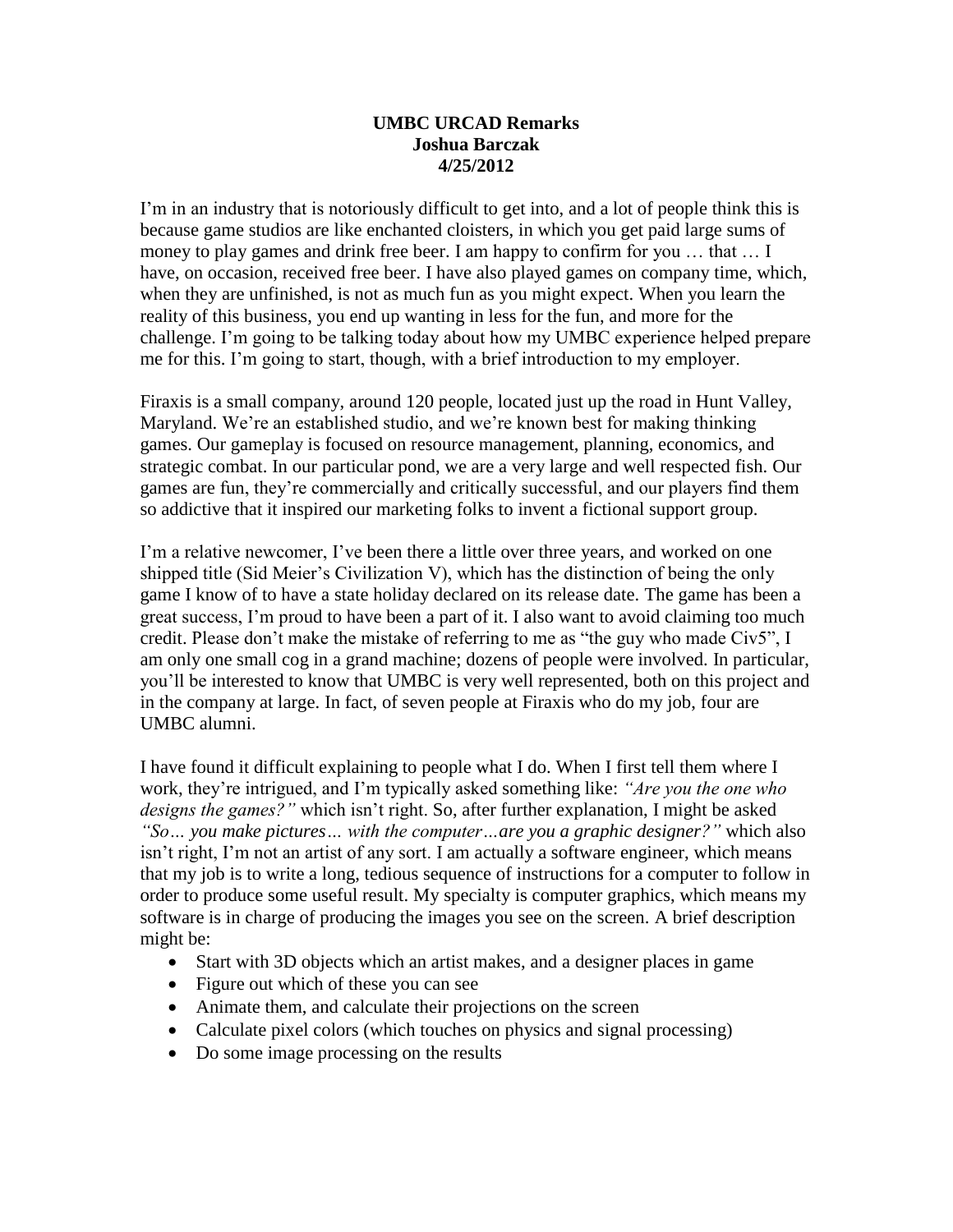In order to make the game fluid and responsive, this needs to be done between 30 and 60 times per second. My job is engineering, a bit of applied physics and math, and a certain amount of "creative trickery," because getting it to go fast enough often requires cheating.

While it's a bit of a stretch to call me a scientist, I can think of two ways in which research skills impact my job.

The first point is very practical: **Fixing any software bug of sufficient complexity involves the scientific method.** Software development is extremely iterative, lots of people are making changes all at once, and they will make mistakes, and as a result, things get broken, which must be fixed. When something breaks, your first question should NOT be: "*How do I fix this?"* If you begin with this question, you will end up hiding the bug, and it will lay eggs, and over time, you end up with an infestation. Rather, your first question should be: *"Why did it break?"* This in turn leads to other questions:

- "What conditions are present?" (observation)
- "What other conditions must be present?" (deduction)
- "What could cause all these conditions?" (hypothesis)
- "If it were causing them, how could I know?" (testable prediction)
- You repeat this until you fully understand the problem, then fix it.

My second point is more general, and applies in virtually any field: **Problems of sufficient scope do not have ready-made solutions.** In real work, there are no books or lecture notes that will tell you how to solve your exact problem, because the right answer depends on your particular needs and circumstances. Any written resources you do have will have limits:

- They may leave things out. I've found that CS journal papers tend to be very light on details. They will give you just enough information to understand the core ideas and contributions, and leave it up to the reader to fill in the particulars.
- They may be "fluffed up" and be less effective and less widely applicable than they first appear.
- They may be outright wrong. There may be some failure case which the authors didn't encounter or think up, but you did. When this happens, you will have to fix it all by yourself.

You MUST be able to take what others have done, understand it, do a critical analysis, and synthesize a new solution. To this end, a fundamental understanding of your subject is much more important than the accumulation of rote knowledge (especially now that we have Google.)

One thing that will distinguish your research experience from your coursework is that it is the first time in your education when neither you NOR your professor knows what the answer is. Your professors can give advice, and they may have some vague ideas, but working it all out is your responsibility. This is an inflection point, because you've now transitioned from simply learning the answers to **discovering** the answers, and in the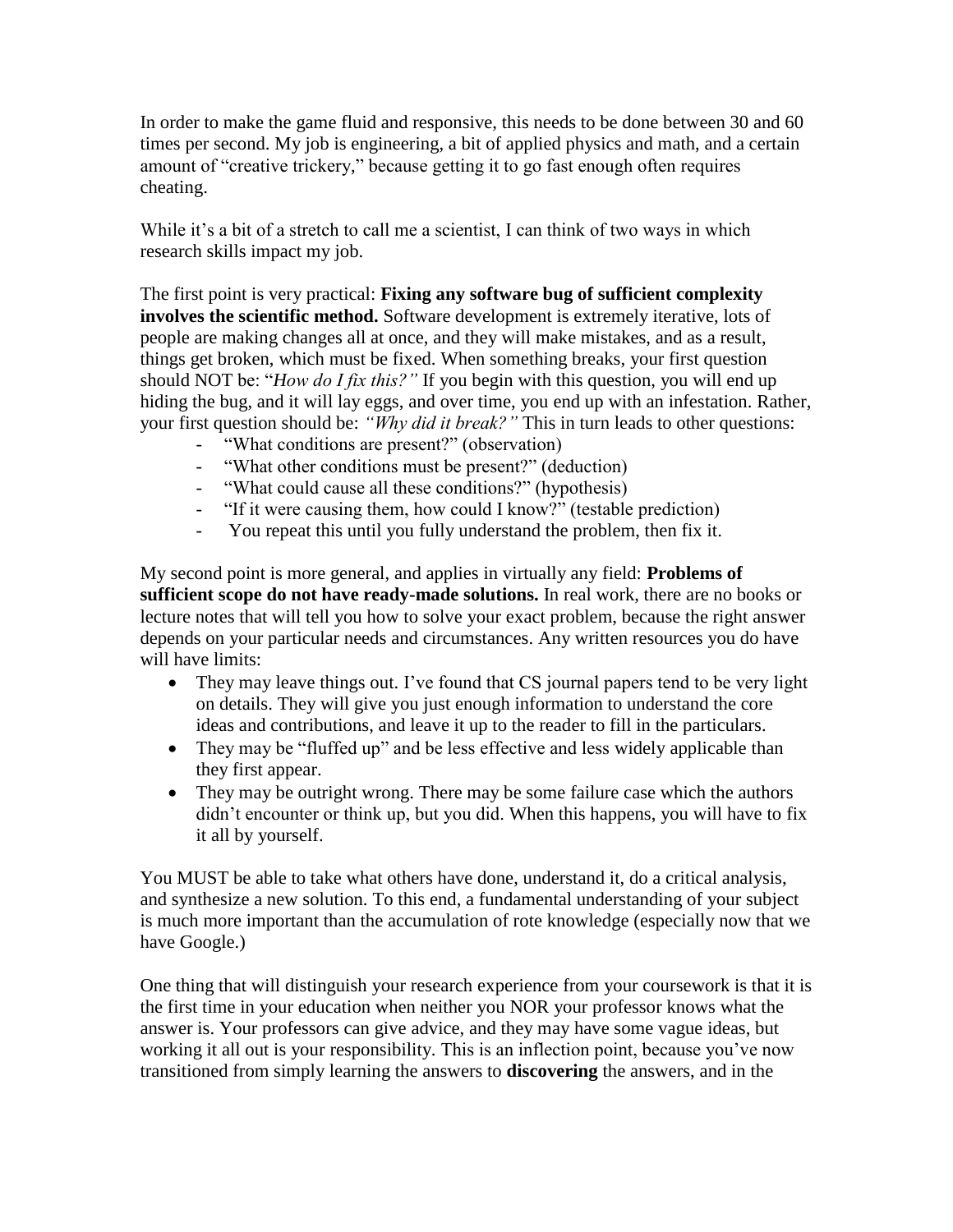process of discovering them, you are learning the general art of discovering answers. I went to share three specific lessons I learned when I went through this.

First: **Learning how to think outside the proverbial box.** To explain this part, I need to give some technical background. My *UMBC Review* article was about trying to use a graphics accelerator as a general purpose processor, which is something that it wasn't designed to be. This is becoming very important in the HPC space, and it now has its own acronym (GPGPU), and some reasonable development platforms and tools. In 2003, this was not the case, and the methods we had to work with, by today's standards, can only be described as *clever, convoluted hacks*. In fact, at this point, we hadn't even discovered all the hacks yet. Some really goofy ones remained to be published. This was early, exploratory work that was being done to try and see what these machines might be capable of, and what their limitations were.

Working in this very unusual way taught me a lot about generalizing. I learned how to map what I needed done onto what I had available, and to draw connections between things that didn't have any obvious relationship to one another. The ability to do this leads you to a wealth of new ideas, and occasionally, some of these ideas will even be good ones.

Second: **Learning how to learn the details without being taught.** I was learning how to use programmable graphics hardware from scratch, which was something I'd never done. I had to learn on my own. Learning to use the hardware was not the goal of my work, it was just a necessary condition for reaching that goal. This was excellent practice for my job, and I got a lot of key technical experience from it. I was using programmable hardware at a time when it was brand new, and when very few people (even the vendors) really knew what to do with it. I think that this, in part, led me to my first job, working for the vendor of the hardware I used, in a group which was engaged in very similar work (finding new ways to use the hardware, in order to sell more of it.) Gaming is the dominant market for graphics hardware, which meant that I got a lot of exposure to how graphics is done in the gaming community. When I decided to move over into the game industry, I was able to come in with a skill set which that industry needs and values.

Third (and, perhaps, the most cliché): **Learning that I love this stuff.** When I was a kid, I liked drawing pictures. But I was terrible at it, and I knew it, and was OK with it. After all, there were other things I was better at (like computers). Then, at the end of college, I took a graphics class, and I had this homework assignment that was spitting out pictures:… and the lines were straight,… and the lighting was right, …and the perspective was right, …and the shading was smooth and vivid…and I discovered that I could draw perfectly. I had the power to make a perfect image of anything I wanted, using only math and electricity, and the more I learned, the prettier my pictures would get. As I was thinking these things, I realized that something had shifted. I was now doing HOMEWORK for FUN, and this changed my priorities. I stopped thinking about graduating and trying to sneak into game development, and started thinking about going to graduate school so I could keep doing what I was doing. Paradoxically (and